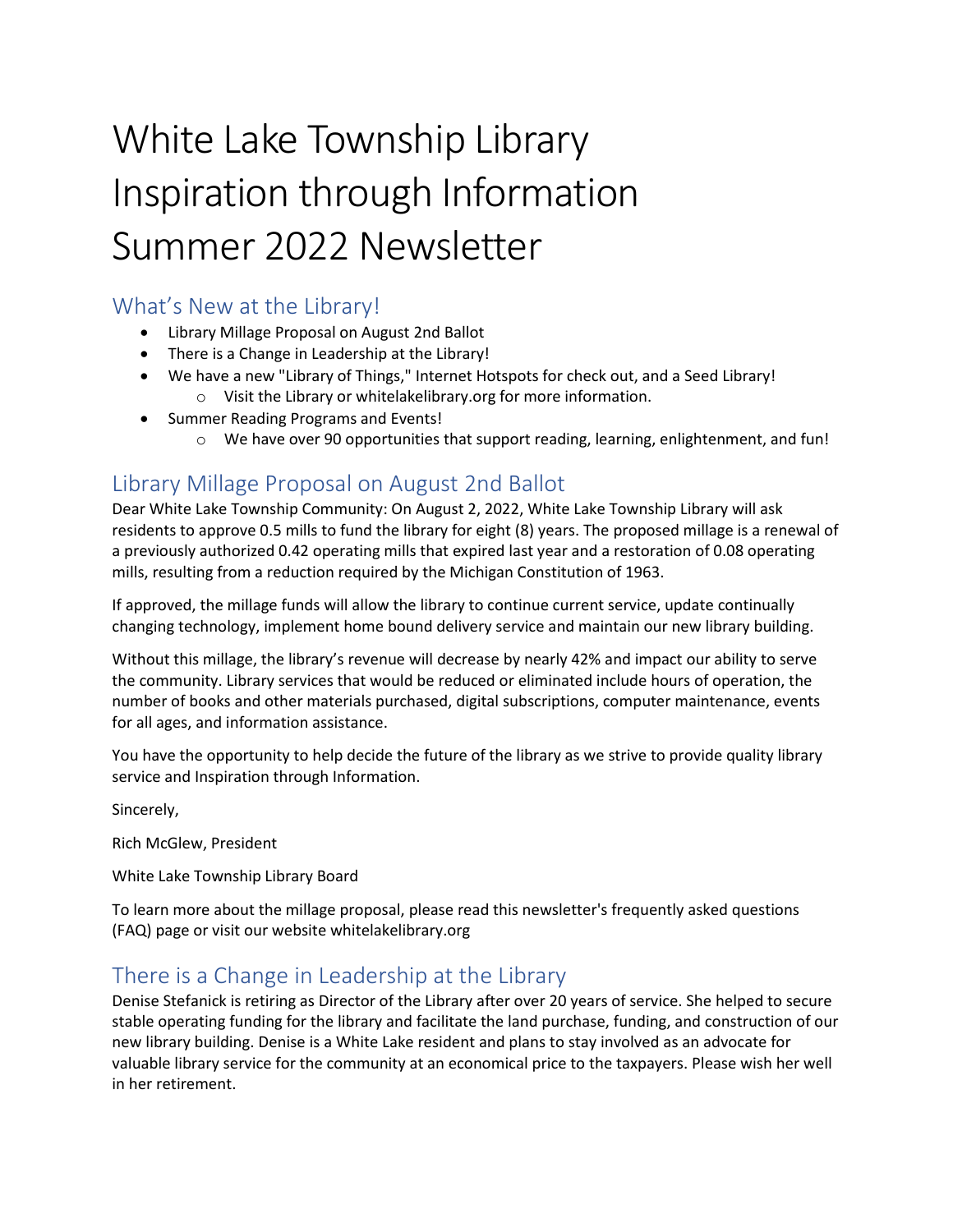We're pleased to announce that the Library Board has hired April Stevenson as the library's new Director. April has ten years of management experience as the Head of Information Services at Novi Public Library and over twenty years in library services at other local libraries. She has a Master of Library and Information Science and a Bachelor of Arts in Journalism from Wayne State University. She is a Commerce Township resident whose adult children attended Lakeland High School in White Lake. Please extend a warm welcome to April when you see her.

# The Friends of the Library

Thank you, Friends of the Library, for donating over \$20,000 for our new patio furniture and sponsoring the Summer Reading Program again this year.

Summer Book Sale

- Thursday, June  $16(3 7 \text{ pm})$
- Friday, June  $17(10 \text{ am} 4 \text{ pm})$
- Saturday, June 18 (10 am  $-$  4 pm)

Friends Quarterly Meeting Wednesday, June 29, 2022, 6 pm Please bring a friend and join us in the gathering place for a meet and greet, a brief history of the Friends, and a chance to share your ideas! Pay your dues at the meeting and get a free book bag.

# Frequently asked questions (FAQ) about the Library Millage

## How is the Library Funded?

Over 95% of the library's revenue comes from property tax. The 5% of non-property tax revenue includes state aid, penal fines, donations, and interest from investments. The August 2 Millage proposal of 0.5 mills makes up nearly 42% of the property tax levied to support the library's daily operations.

How much will it cost? If the 0.5 renewal and restoration is approved, an owner of a property with a taxable value of \$100,000 (\$200,000 market value) will continue to pay \$50 per year towards the support of library service. A mill is equal to \$1 for every \$1,000 of a property's taxable value, generally equivalent to half the property's market value.

#### How do I register to vote?

You may easily register online to vote @ the Michigan Voter Information Center or at the White Lake Township Clerks' office. Our Librarians can also guide you through the online process via the public computers available at the library.

#### Can I vote absentee without an excuse or reason?

Yes, all registered voters in Michigan can now vote using an absentee ballot. You can quickly request online an absentee ballot @ the Michigan Voter Information Center or at the White Lake Township Clerks' office. Once ballots are available in late June, you may walk into the Clerk's office, request an absentee ballot application, fill it out, and immediately be given your ballot to cast your vote.

#### What is the actual millage language on the August 2 Ballot?

#### Library Millage Proposal

Shall the previously authorized increase in the tax limitations imposed under Article IX, Sec. 6 of the Michigan Constitution in the Charter Township of White Lake, as reduced by the required millage rollback, be renewed at the reduced amount of 0.4169 mills (\$0.4169 per \$1,000 of taxable value) and,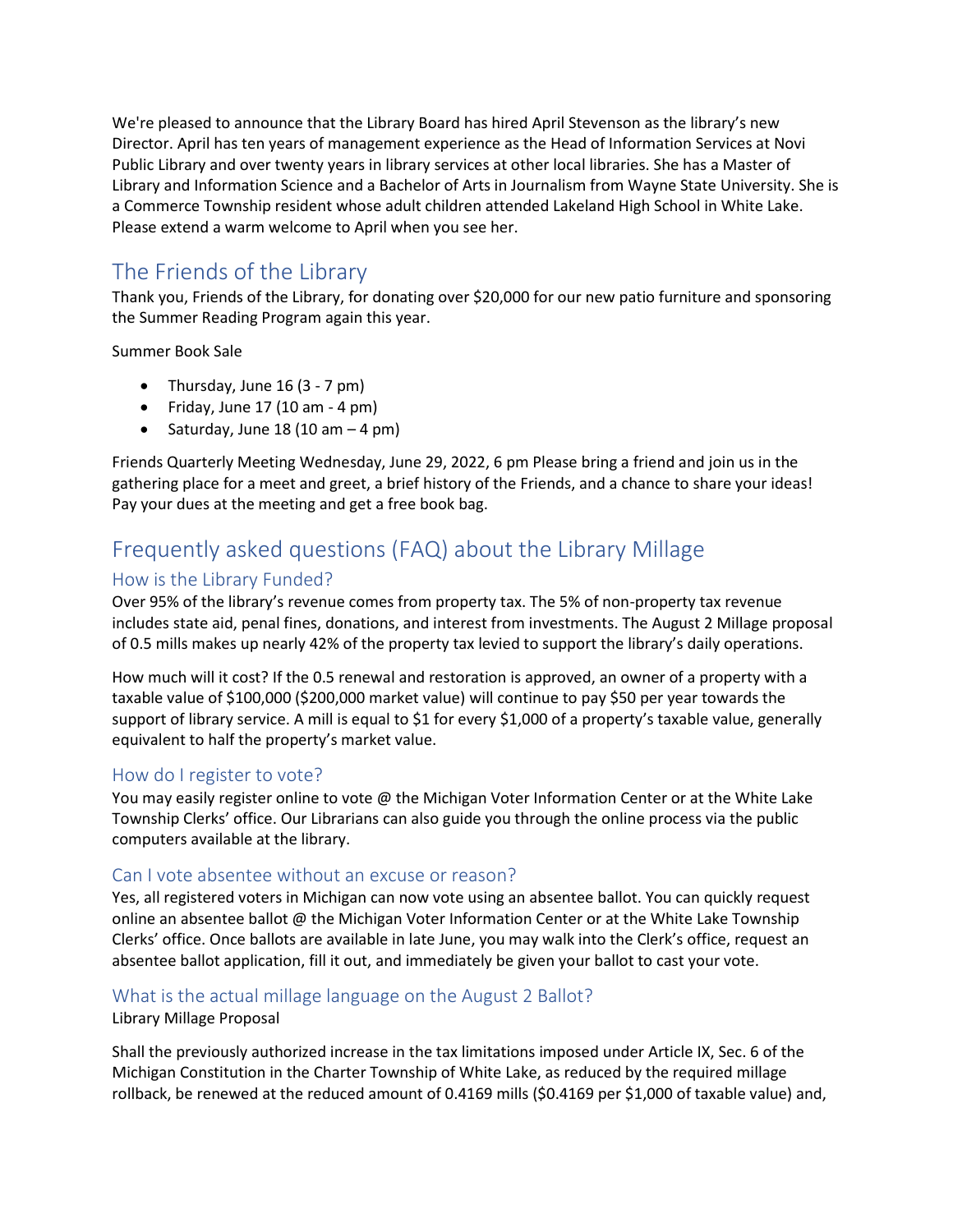to restore lost millage, increased by the amount of 0.0831 mills (\$0.0831 per \$1,000 of taxable value), total amount of both not to exceed 0.50 mill, for eight (8) years, 2022 through 2029, inclusive, for the purpose of operating, equipping, providing personnel, constructing and purchasing for the White Lake Township Library or any other purpose authorized by law for library services, and shall the township be authorized to levy this millage on all taxable property in the Township raising an estimated \$650,000 in the first year (2022) of the levy? The proposed millage is a renewal of a previously authorized millage and restoration of previously authorized millage lost as a result of the reduction required by the Michigan Constitution of 1963.

# Children's Programs

Please register @ whitelakelibrary.org or by calling 248-698-4942 ext. 3. Programs will be both in-person and virtual.  $I = In-person$  at the library and  $V = Virtual$ . Information on joining online programs will be emailed to you 1-2 days before the event.

Registration is required for all programs unless noted otherwise. The first week of registration is open for White Lake residents; non-residents may also register after one week. Programs will be presented following current local Covid recommendations and are subject to change.

#### Summer Reading Challenge

Discover "Oceans of Possibilities" and participate in our 2022 Summer Reading Challenge! Sign up on Beanstack and track your summer reading progress beginning June 7th. The more you read, the more rewards you earn!

June 7 - July 30

#### Tiny Art Show Contest (All Ages)

Register by June 25 to enter the Tiny Art Show! Canvases will be available to pick up from June 27 – July 2. The finished art will be due back to the library on July 30. Voting will take place August 1 - 6. Prizes for each age group!

#### Kids' Make It Kits (Grades PreK - 5)

Get crafty and discover your inner maker. Kits are available starting the first of the month on a firstcome, first-served basis while supplies last. No registration is required.

June: Salt Dough Sea Creatures

July: Jolly Jellyfish

August: Crabby Crafts

#### Preschool Storytime (Ages 3 - 5) (I & V)

Join Miss Stephanie for stories, songs, crafts, and more as we get down to the serious work of play!

Tuesdays 1:30 - 2 pm

June 14 - July 26

#### Family Storytime (Family) (I & V)

Gather your family to enjoy stories, rhymes, songs, and fun.

Wednesdays 10:30 - 11 am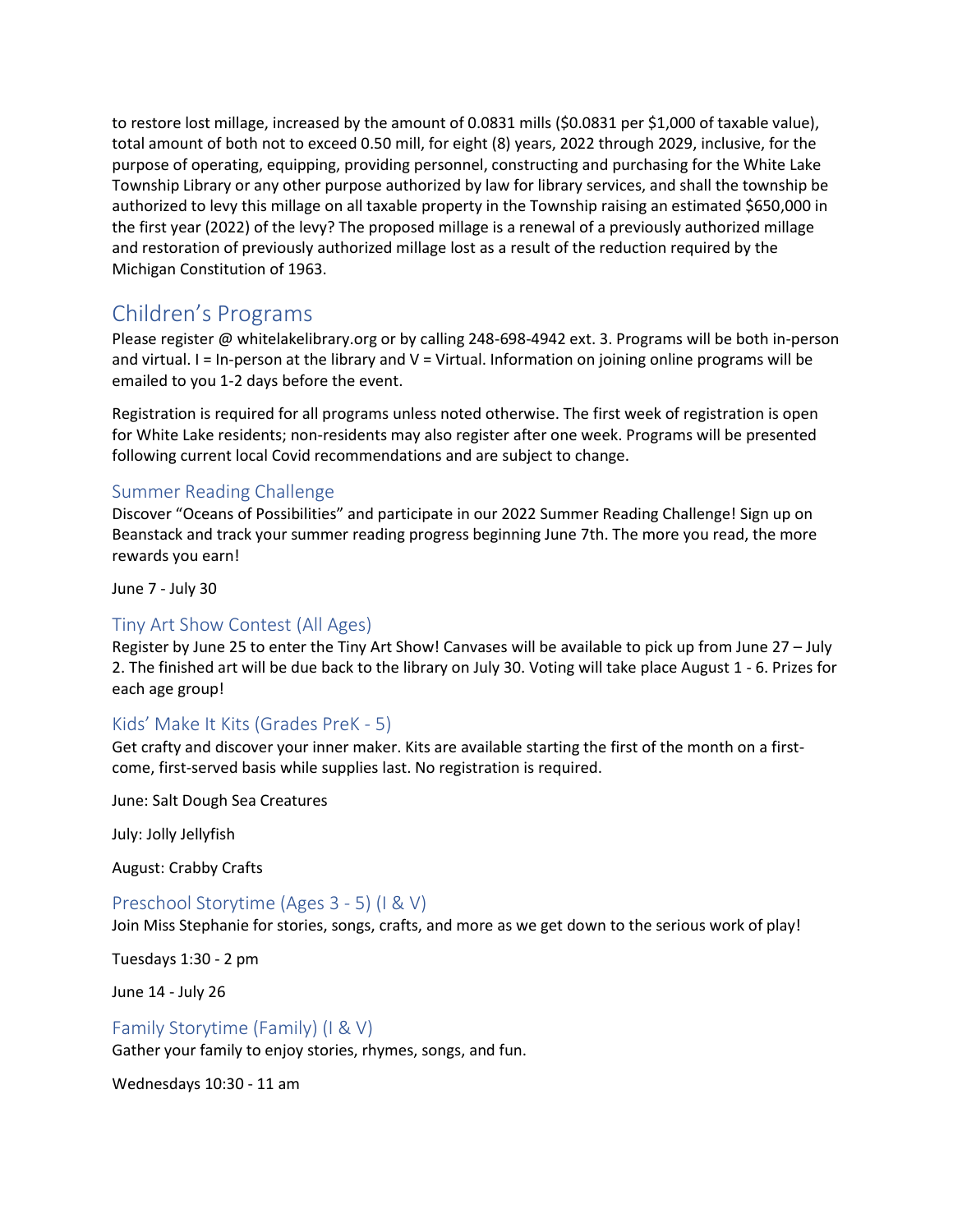June 15 - July 27

Music and Movement (Family) (I)

Get the wiggles out with Miss Mallory!

Thursdays 11 - 11:30 am

June 23, July 7 & 21

#### Treasure Hunters (Family) (I & V)

Ahoy mateys! Join us as we sail the seven seas looking for long-lost literary treasures from our shelves! We'll dig up stories, songs, a craft, and loads of fun!

Thursday, June 30 6:30 - 7:30 pm

#### Tail Waggin' Tutors (Grades K - 5) (I)

These lovable dogs make great listeners and reading to a therapy dog helps build confidence and selfesteem in a fun, non-judgmental environment. Please register for one fifteen-minute time slot.

Saturdays 10:30 - 11:30 am

June 18, July 16

Tuesdays 6:30 - 7:30 pm

June 21, July 19

#### Monday Matinee (Family) (I)

Come and watch a movie the whole family will enjoy on our big screen. Personal bag of popcorn provided. Bring your own drinks in containers with covers.

Mondays 2 - 4 pm

June 27, July 25

#### Comic Whiz Kids (Grades 3 - 5) (I & V)

Join our book club! The first ten kids to register get to KEEP a copy of the book! We'll read and discuss GREAT graphic novels together.

Thursdays 2:30 - 3:30 pm

June 30: Kitty Quest by Phil Corbett

July 28: The Aquanaut by Dan Santat

#### Seaworthy Snacks (Grades K - 5) (I & V)

Learn how to make some delicious snacks that are as fun to make as they are to eat!

Wednesday, June 15 2:30 - 3:30 pm

Giant Bubbles (Grades K - 5) (I) Join us on the patio to make GIANT bubbles!

Thursday, June 16 2:30 - 3:30 pm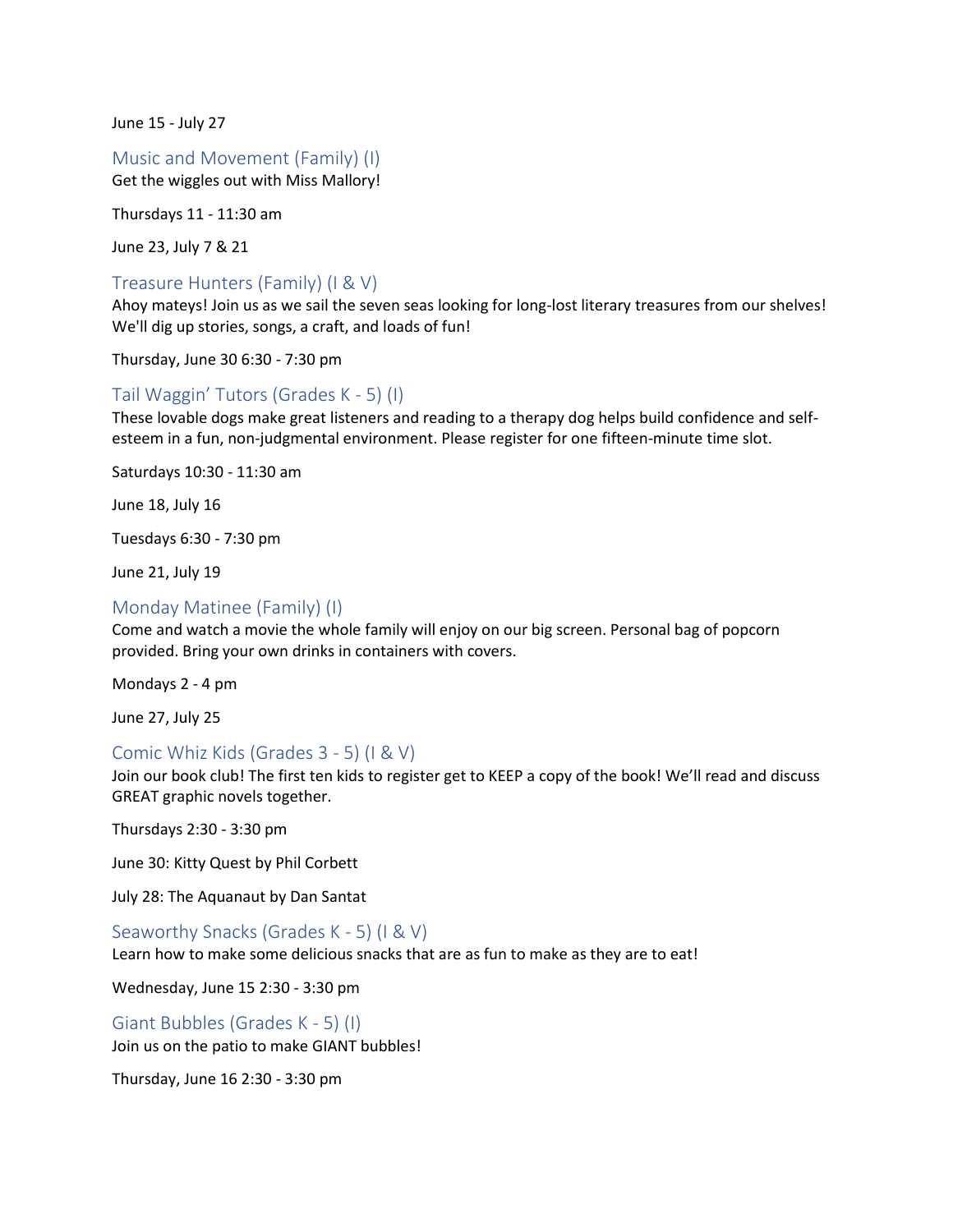#### Mason Jar Magic: Ocean Edition (Grades 2 - 5) (I & V)

Join us to explore the fun of science in a jar, Ocean Edition! We will learn about waves, make our own jellyfish, and more!

Thursday, June 23 2:30 - 3:30 pm

#### Summer Reading Magic Show (Family) (I)

Ann Arbor Michigan's own renowned magician, Jeff Wawrzaszek will delight us with magic! Awesomazing fun for everyone! Sign your family up today!

Saturday, June 25 10:30 - 11:30 am

#### LEGO Family Challenge (Family) (I)

You asked for it, you got it! LEGO fun for the whole family is here! Registered families will work together to build a LEGO watercraft. The challenge is to make it seaworthy! One lucky family will win a gift card for the Legoland Discovery Center at Great Lakes Crossing!

Saturday, July 9 10:30 - noon

#### Craftapalooza: Under the Sea (Grades K - 5) (I & V)

Craftapalooza is back, Oceans of Possibilities style! Learn to make three fun crafts and then use a combination of recyclables and our awesome craft supplies to make them!

Wednesday, July 13 2:30 - 3:30 pm

#### Ice Cream in a Bag (Grades 3 - 5) (I)

Do you like ice cream? Do you want to learn how to make it yourself? Join us to make ice cream in a bag! Dairy and non-dairy options are available.

Saturday, July 16 2:30 - 3:30 pm

#### Super Science Saturday (Grades K - 5) (I & V)

Get ready for some fun and messy science fun! Water we going to be doing? Come join us and find out!

Saturday, July 23 2:30 - 3:30 pm

#### Pizza & Pages (Grades 3 - 5) (I & V)

You asked for it and now it's here! A book club just for you! The first 10 to register receive their own copy of the book to keep! This summer we will be reading Chasing Vermeer by Blue Balliett and Brett Helquist.

Thursday, July 28 6:30 - 7:30 pm

Mermaid Party with Mermaid Molly (Family) (I)

Join Mermaid Molly for a story and some mermaid songs!

Saturday, July 30 10:30 - 11:30 am

#### Preschool Open House (Family) (I)

Join us in getting to know our local preschool and early childhood organizations! There will be free giveaways and attendees will receive one entry in our raffle for an awesome goody bag! No registration is required.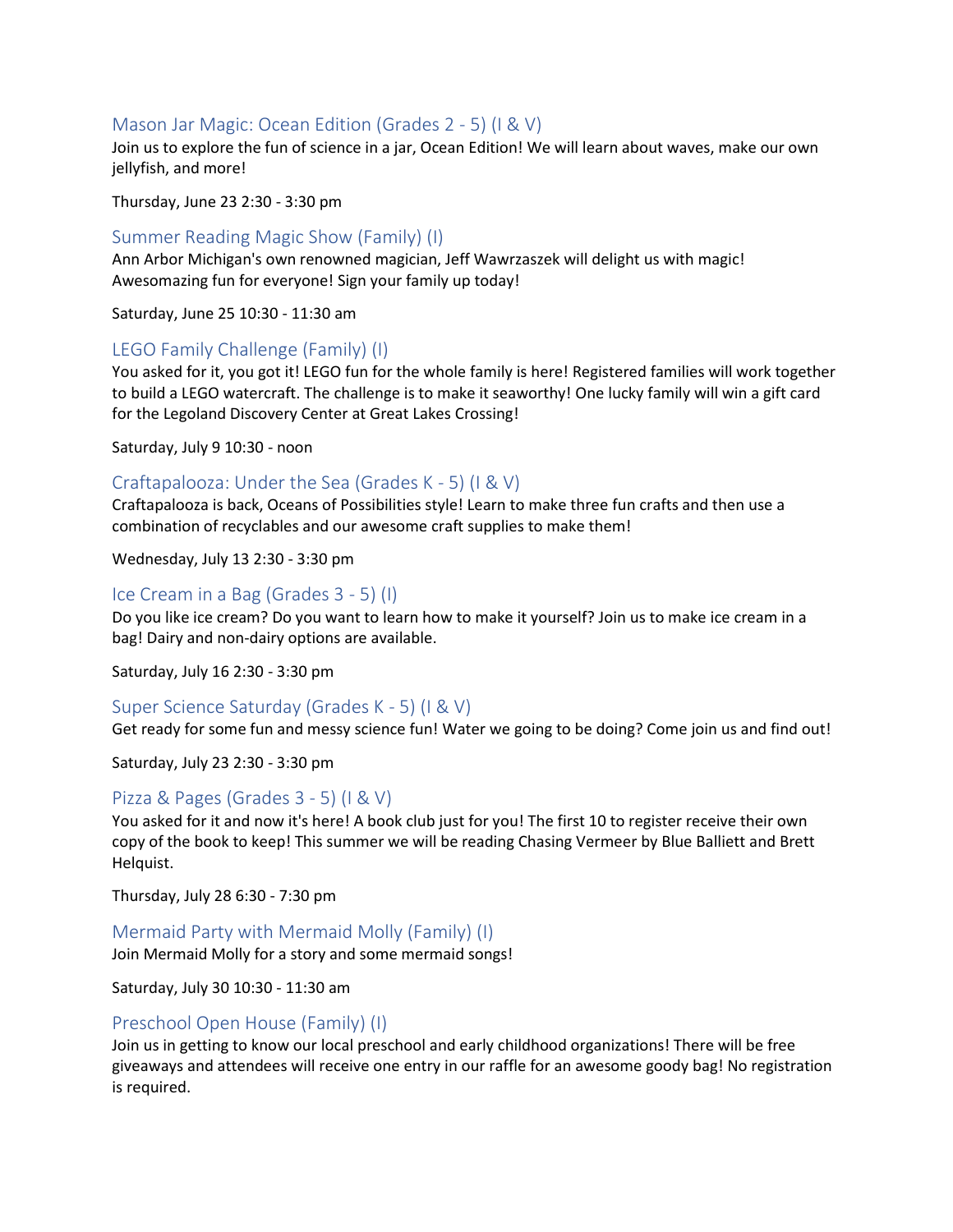Saturday, August 6 10:30 am - 1:30 pm

#### Summer Reading Bash (All Ages) (I)

Join us to celebrate the end of the Summer Reading Challenge at our bash! More details to follow.

Saturday, August 6

### Teen Programs

(Grades 6 – 12, unless specified)

Please register @ whitelakelibrary.org or by calling 248-698-4942 ext. 3. Registration is required for all programs unless noted otherwise. Programs will be both in-person and virtual. I = In-person at the library and V = Virtual. Information on joining online programs will be emailed to you 1-2 days before the event. Programs will be presented following current local Covid recommendations and are subject to change.

#### "Oceans of Possibilities" Summer Reading

Sign up on Beanstack and earn prizes for reading this summer! The more you read, the more rewards you earn.

June 7 - July 30

#### Teen Make It Kits

Visit us every month for a new Make It Kit. Each kit will contain the materials and instructions needed to create a cool craft at home! No registration is required.

June: Beaded Sea Life Keychains

July: Pompom Turtles

August: Jellyfish Bracelets

#### MiLibraryQuest: Treasures of the Deep

Pirates, shipwrecks, and monsters have inhabited our oceans for millennia. Summer Quest will challenge you to complete a crossword puzzle by finding clues on Michigan library websites. Answers to the puzzle will include famous pirates, actual shipwrecks, and mythological monsters. Visit www.mi.gov/MiLibraryQuest to learn more! No registration is required.

June 15 - July 31

#### Tiny Art Show Contest

Register by June 25 to enter the Tiny Art Show! Canvases will be available to pick up from June 27 – July 2. The finished art will be due back to the library on July 30. Voting will take place August 1 - 6. Prizes for each age group!

#### Dungeons & Dragons (I)

Adventures await! Become a part of our D&D campaign! New characters and levels are welcome.

Fridays 2:30 - 4:30 pm

June 24, August 5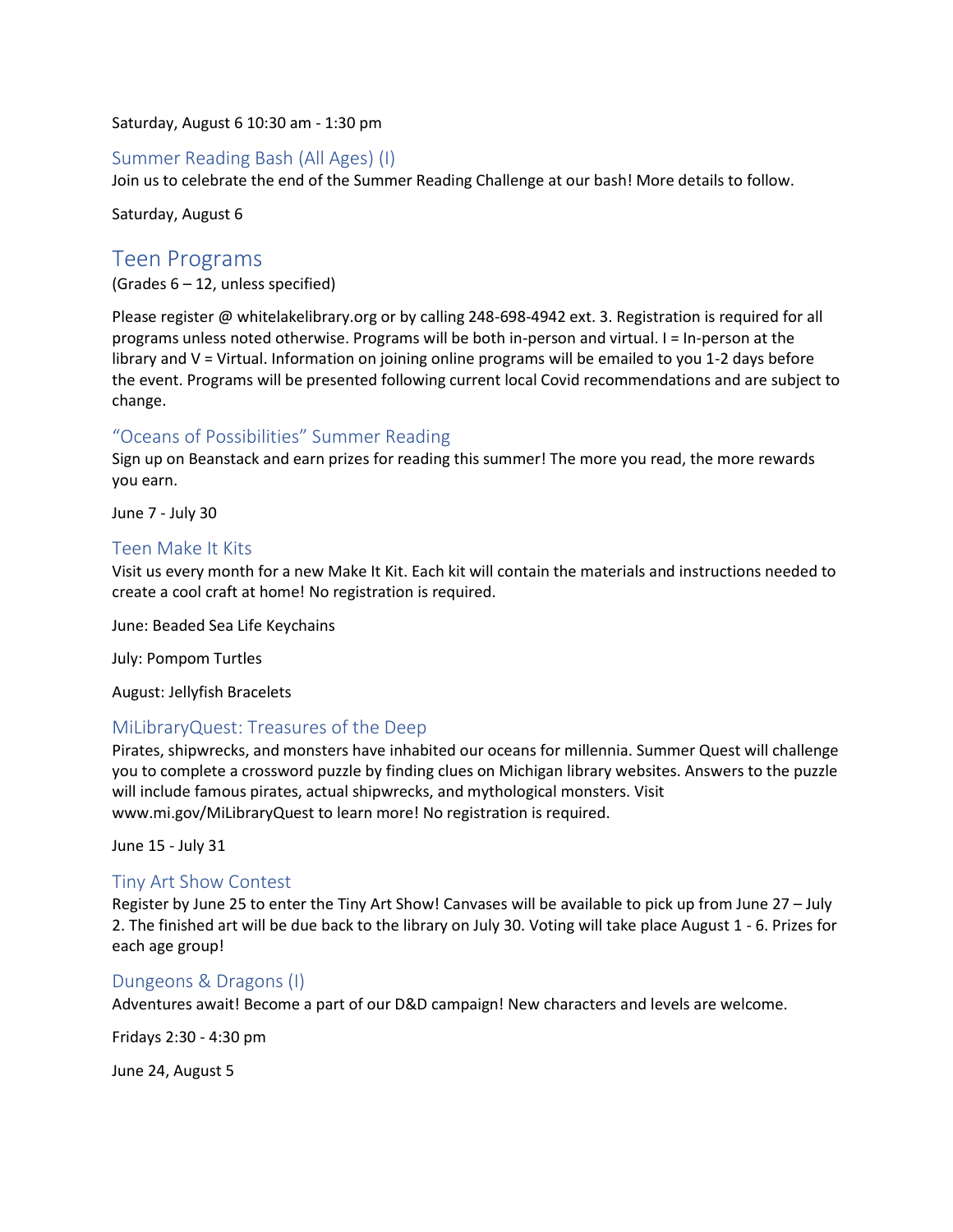#### DIY Board Games (I)

Want to make your own board game? We will provide templates, game pieces, and more for you to create your own awesome new board game!

Monday, June 27 6:30 - 7:30 pm

#### No-Bake Baking (I)

Want to make delicious treats but don't want to wait for them to cook? Join Miss EmmaLee for a fun night of desserts that don't require an oven!

Tuesday, July 5 6:30 - 7:30 pm

#### Get Graphic! (I & V)

Join our graphic novel book group to discuss and discover great books together. The first ten teens to register can KEEP a copy of the book! Our summer book is Treasure in the Lake by Jason Pamment.

Monday, July 18 6:30 - 7:30 pm

#### Pizza & Paperbacks (I & V)

Join our teen book group and discuss great books while devouring pizza! The first ten teens to register can KEEP a copy of the book! Our summer book is Sylo by D.J. MacHale.

Monday, July 25 6:30 - 7:30 pm

#### B.L.T.: Board of Library Teens (I)

The B.L.T. meets to hang out, play games, make crafts, talk about books and programming ideas…and eat lots of snacks. Become a member today!

Saturday, July 30 2:30 - 3:30 pm

#### Summer Reading Bash (All Ages) (I)

Join us to celebrate the end of the Summer Reading Challenge at our bash! More details to follow.

Saturday, August 6

#### Adult Programs

Please register @ whitelakelibrary.org or by calling 248-698-4942 ext. 4. Registration is required for all programs unless noted otherwise. Programs will be both in-person and virtual. I = In-person at the library and V = Virtual.

Information on joining online programs will be emailed to you 1-2 days before the event. The first week of registration is open for White Lake residents; non-residents may also register after one week. Programs will be presented following current local Covid recommendations and are subject to change.

#### "Oceans of Possibilities" Summer Reading

Join in the summer reading fun! Sign up with Beanstack, found on our website, whitelakelibrary.org, and start tracking your summer reading progress beginning June 7. Earn a chance to win prizes just by reading!

June 7 - July 30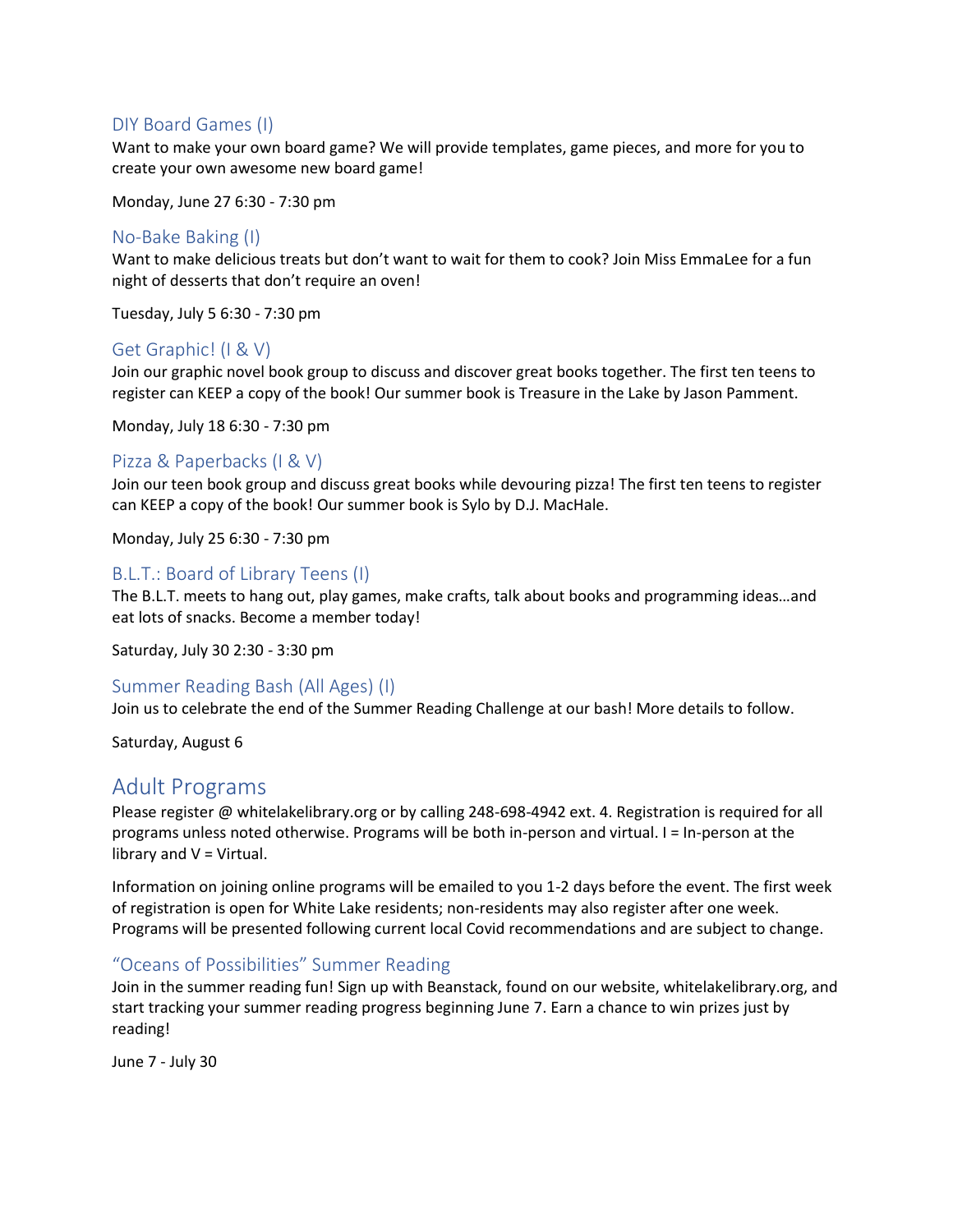#### Idea Lab (I)

There is always something to do in the Idea Lab! Thanks to generous donations, there are lots of things available for in-Library use. Check out our website for a full list! There is also a new activity available each month. No registration is required.

June: Bubbles

July: Seashells

August: Rock Painting

#### One-on-One Technology Help (I & V)

Do you need help operating your computer, laptop, or tablet? Become more comfortable with email, the internet, Microsoft Office, downloading eBooks, and more from the library. Call the Adult Information Desk or email reference@whitelakelibrary.org to schedule an appointment.

#### Yoga (I)

Looking for a way to boost your health and decrease stress? Join us at the library with instructor Debbie Hamina as we explore various styles of yoga practice. Suitable for any level of yoga experience.

Mondays 10:30 - 11:30 am

June 13, July 18, August 15

#### Craft Junkies (I & V)

Come and get your crafting fix! If you sign up for a virtual spot, your kit will be available one week before. In-person friends, your supplies will be waiting for you on the evening of the program.

Mondays 6:30 - 7:30 pm

June 6: Pinwheel Wreath

August 1: Book Pages Garland

#### Theater Thursdays (I)

Join us each month for a movie day, closed captioning displayed. Please call for the movie title. You are welcome to bring your own beverage in a closed container. Popcorn will be provided in limited quantities.

Thursdays 2 - 4 pm

June 9, July 14, August 11

#### Read and Discuss (I)

Adults of all ages are invited to join this group! Read the librarian's pick of the month and join us for a lively conversation.

Mondays 6:30 - 7:30 pm

June 13: Commonwealth by Ann Patchett

July 11: Razor Girl by Carl Hiaasen

August 8: The Giver by Lois Lowry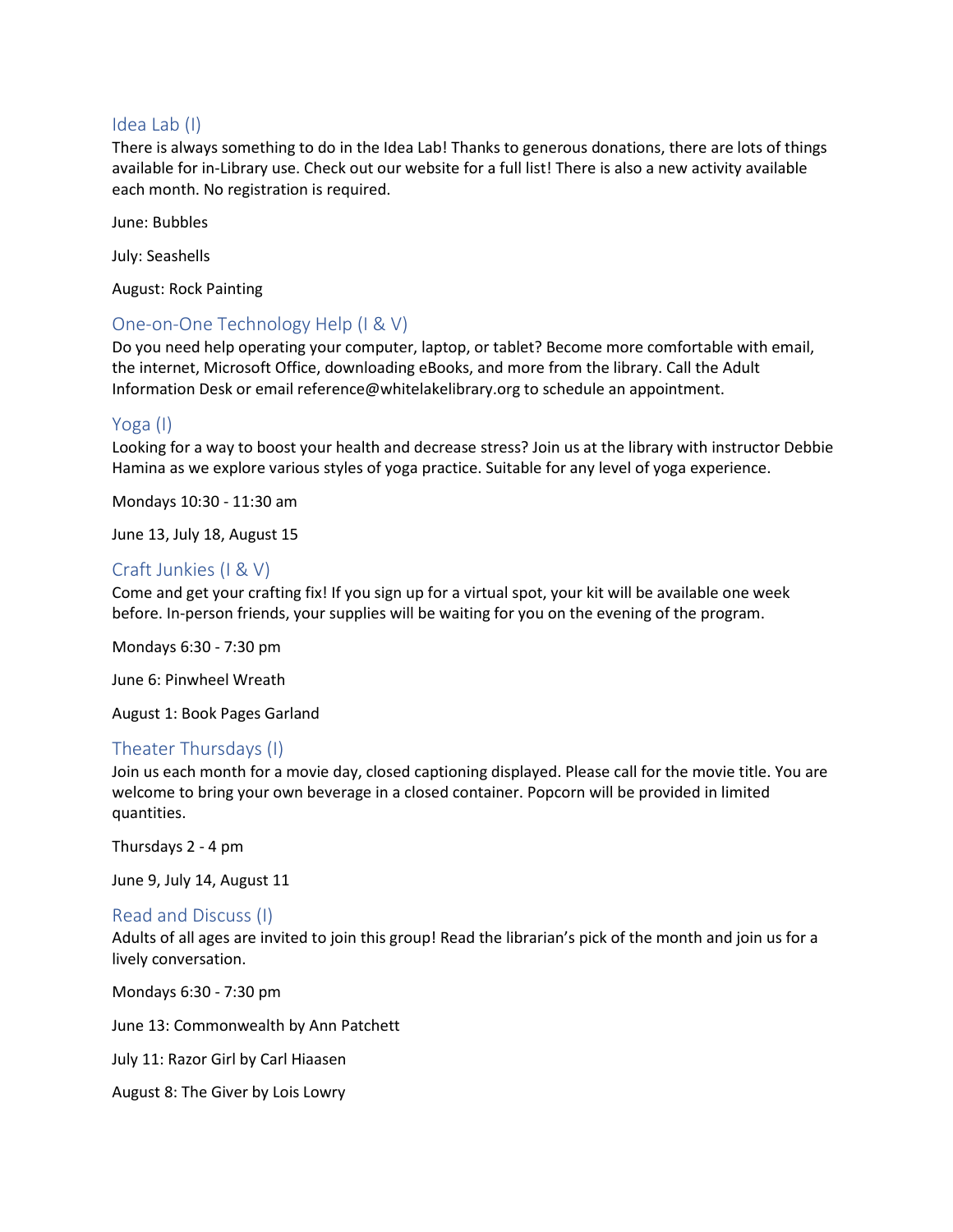#### Senior Book Group (I)

Looking for a daytime book group? Readers aged 50 and over are invited to join the Dublin Book Group.

Thursdays 10:30 - 11:30 am

June 16: Commonwealth by Ann Patchett

July 21: Razor Girl by Carl Hiaasen

August 18: The Giver by Lois Lowry

#### Tiny Art Show Contest

Register by June 25 to enter the Tiny Art Show! Canvases will be available to pick up from June 27 – July 2. The finished art will be due back to the library on July 30. Voting will take place August 1 - 6. Prizes for each age group!

#### Paint & Sip (I)

Join a step-by-step painting night and enjoy delicious mock-tails! Two dates are offered but will be the same painting, please only register for one day.

Tuesday, June 14 6:30 - 7:30 pm

Saturday, June 18 2:30 - 3:30 pm

#### Lake Monsters of the Great Lakes (I)

Join cryptozoologist Shetan Noir to learn more about historical sightings and legends of monsters in the great lakes.

Tuesday, June 28 6:30 - 7:30 pm

#### Craft Junkies Afternoon Edition! (I & V)

The 4th of July prevented us from having our regular Craft Junkies program this month, so join us for a special, Friday afternoon Craft Junkies! We will be creating amazing sunflowers out of bottle caps!

Friday, July 22 2:30 - 3:30 pm

#### Blood Drive (I)

The Red Cross will be holding a blood drive in The Gathering Place. Limited space and times are available, so you must make an appointment. Please go to www.redcrossblood.org and enter the sponsor code: WLTL or call 1-800-733-2767.

Tuesday, August 23 Noon - 6 pm

#### Summer Reading Bash (All Ages) (I)

Join us to celebrate the end of the Summer Reading Challenge at our bash! More details to follow.

Saturday, August 6

## Family Concert on the Patio!

#### The Smokin' 45s Rock and Blues Revue (I)

Formed from veterans of the Detroit music scene, the Smokin' 45s deliver their special heart-pumping, foot-stomping, and at times humorous brand of Rock and Blues! The Smokin' 45s high energy live show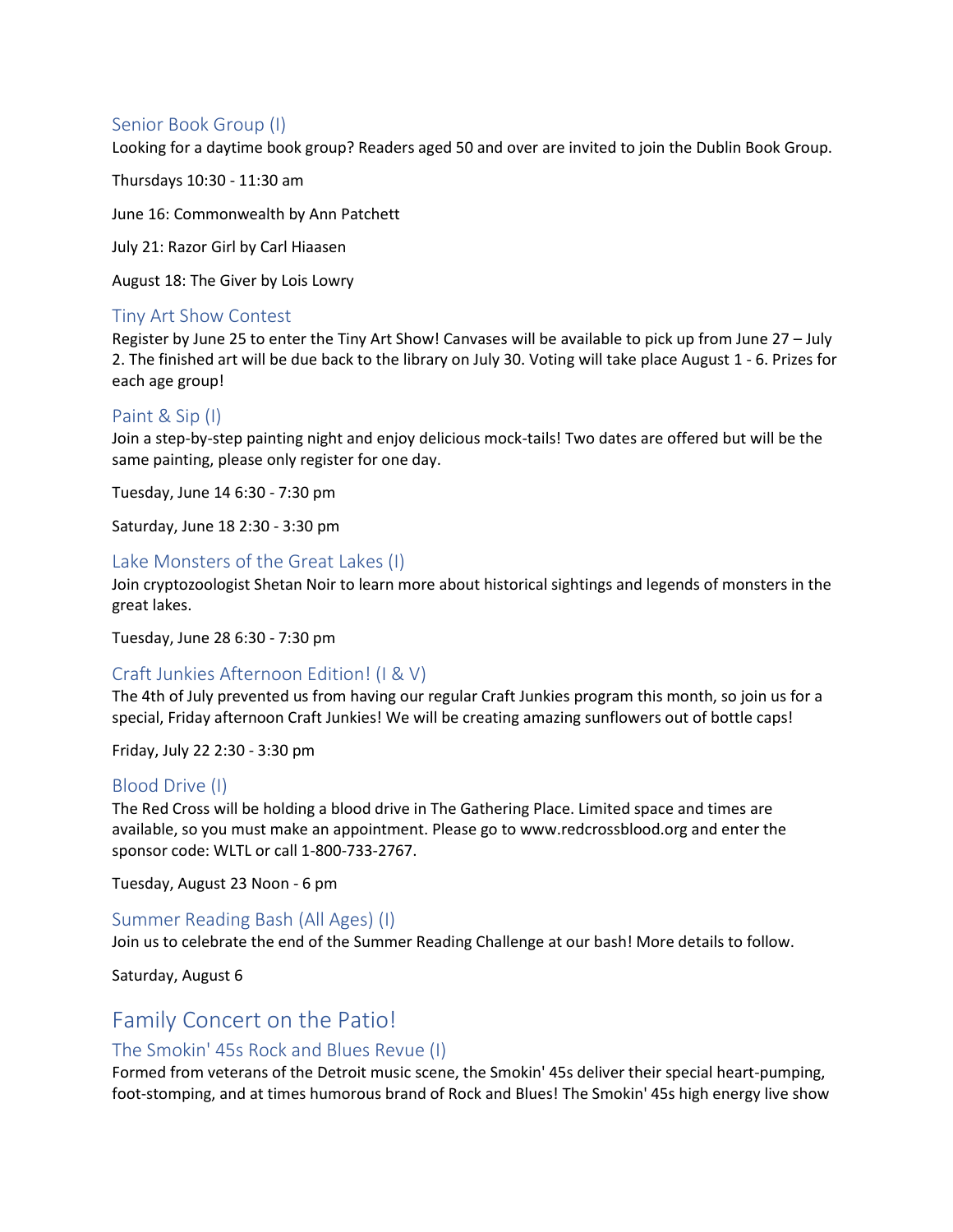features original music heavily influenced by the British blues-rock scene of the 60s and of course, the traditional American blues that influenced those very same British bands. The show will be inside if there's inclement weather.

Tuesday, July 26 6:30 - 7:30 pm

#### Library Hours

Monday–Thursday 10 am to 8 pm Friday & Saturday 10 am to 5 pm

The library will be Closed

July 4, Fourth of July

## Board of Trustees

Rich McGlew, President Jake Dudek, Vice President Gwendolyn L. Newton, Treasurer Karen Wyns, Secretary Jennifer L. Schulz, Trustee Beth Rubus, Trustee

The Library Board of Trustees is an elected body of six unpaid volunteers who generally meet at 6:45 pm on the fourth Wednesday of the month. The public is welcome!

## Library Department Heads

April Stevenson, Library Director Amy Rosen, Assistant Director Kimberly Sharp, Support Services

## Friends of the Library Board

Gerry Herrington, President Patty Leonard, Vice President Gwen Boesch, Secretary Karen Borgeson, Treasurer Carol Tamasiunas, Trustee Linda Raye, Trustee

White Lake Township Library

11005 Elizabeth Lake Road